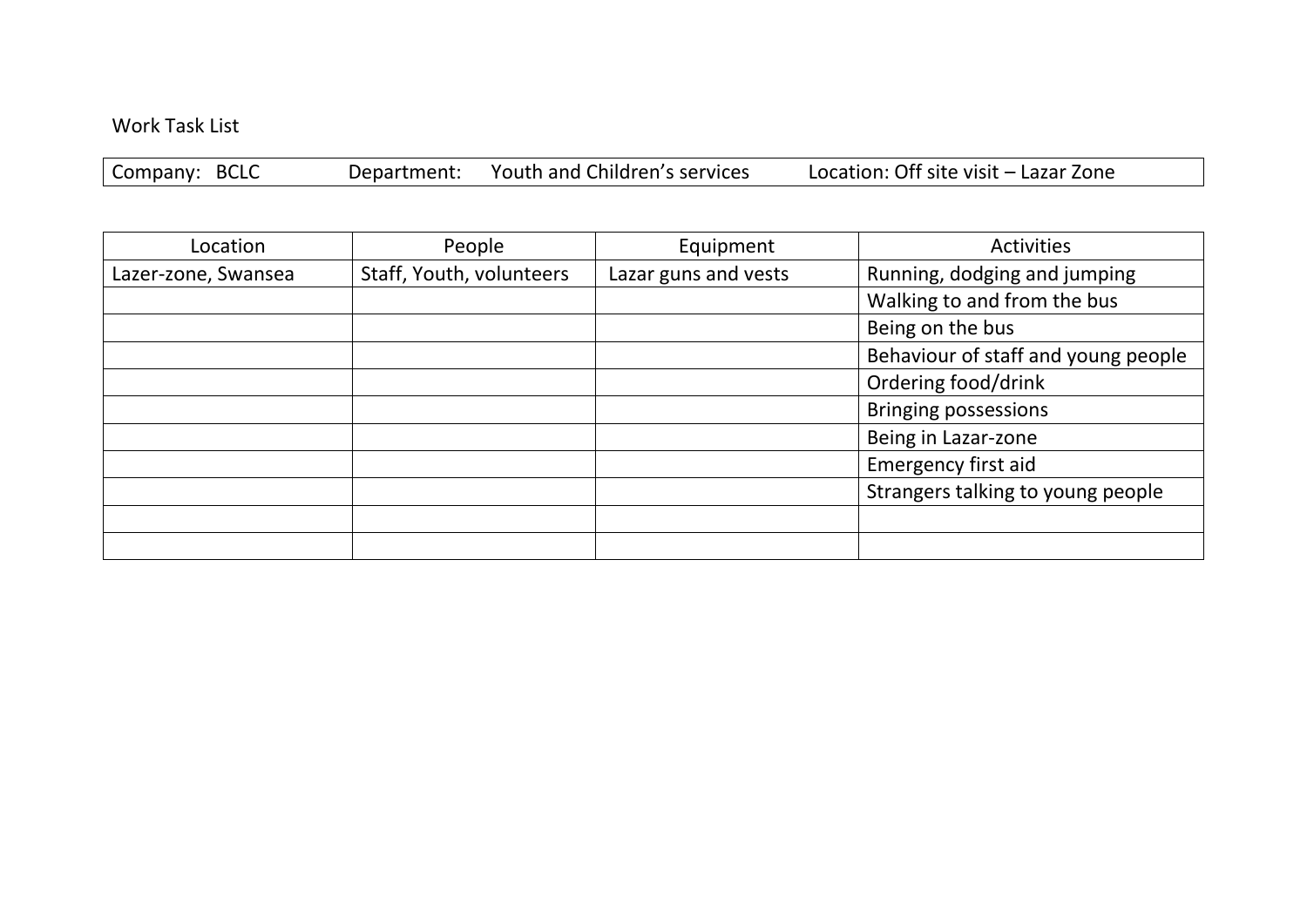## Hazard Checklist

| Company: BCLC        | Department: Youth and children's services | Location: Off site visit - Bowling |                 |
|----------------------|-------------------------------------------|------------------------------------|-----------------|
| <b>Work Activity</b> | Description of the hazard                 | Number and occupation of           | Risk assessment |
|                      |                                           | people affected                    | recommended     |
| Lazer-Zone           | Emergency first aid, incident or          | All staff, youth and volunteers    | yes             |
|                      | accident                                  | attending                          |                 |
|                      |                                           |                                    |                 |
|                      | Members of the Public/staff at lazer-     | Youth                              |                 |
|                      | zone talking to YP and scaring them       |                                    |                 |
|                      |                                           |                                    | yes             |
|                      |                                           |                                    |                 |
|                      | Running, dodging and jumping and          | All staff, youth and volunteers    | yes             |
|                      | getting injured                           | attending                          |                 |
|                      |                                           |                                    |                 |
|                      |                                           |                                    |                 |
|                      | Walking to and from the bus and           | All staff, youth and volunteers    | Yes             |
|                      | being on bus and getting lost or          | attending                          |                 |
|                      | knocked down                              |                                    |                 |
|                      | Being on the bus and someone falling      | All staff, youth and volunteers    | yes             |
|                      | over and hurting themselves               | attending                          |                 |
|                      |                                           |                                    |                 |
|                      | Behaviour of staff and young people       | All staff, youth and volunteers    | yes             |
|                      | being inappropriate                       | attending                          |                 |
|                      |                                           |                                    |                 |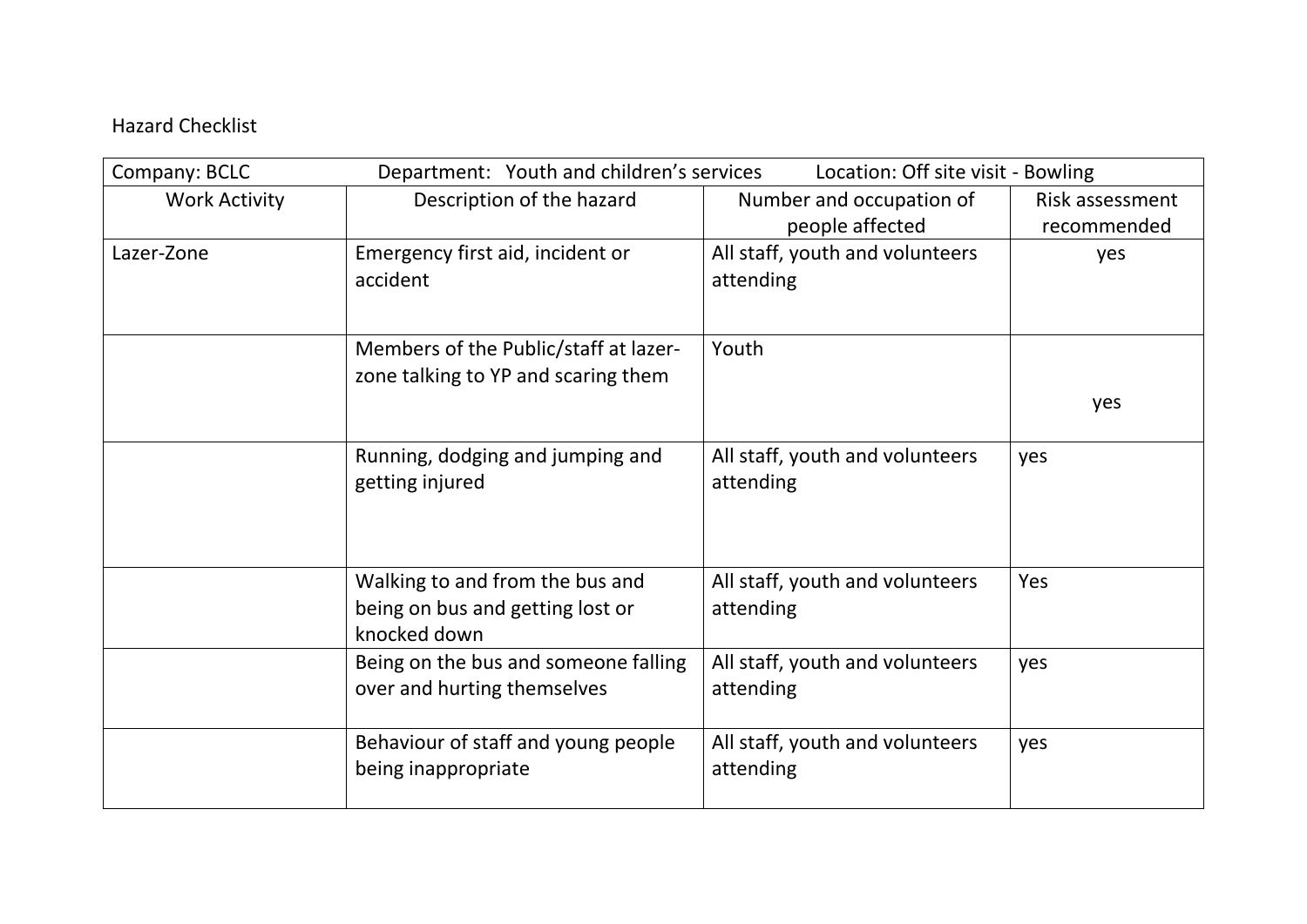| Ordering food/drink and getting<br>burnt, choking or having a reaction                      | All staff, youth and volunteers<br>attending | yes |
|---------------------------------------------------------------------------------------------|----------------------------------------------|-----|
| Bringing possessions and them getting<br>lost or stolen                                     | All staff, youth and volunteers<br>attending | no  |
| Being in Lazer-zone and someone<br>getting lost or leaving the premises<br>and getting hurt | All staff, youth and volunteers<br>attending | yes |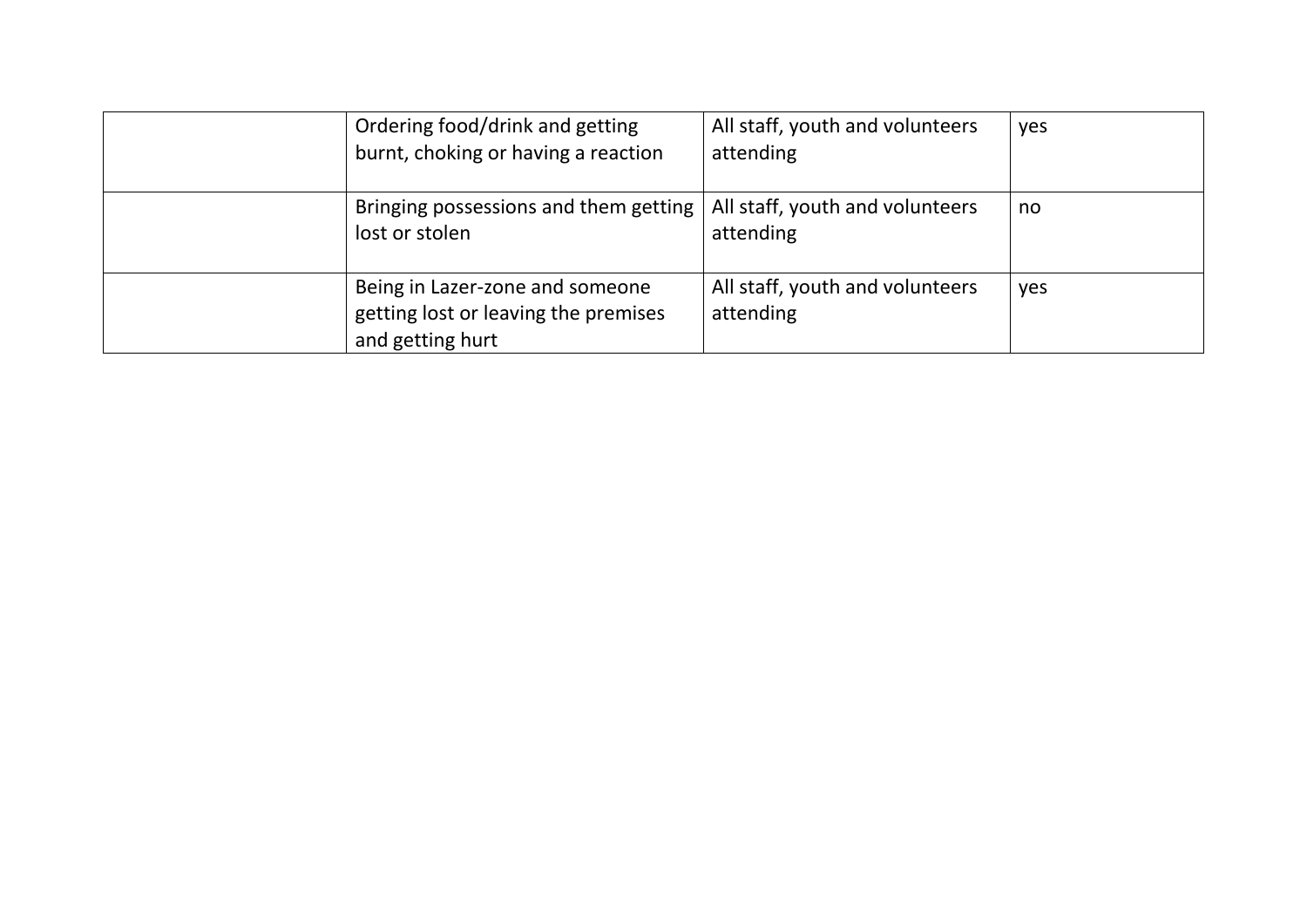## Risk assessment form

| Company: BCLC | Department: Youth and Children's services | Location: Off site visit - Bowling |
|---------------|-------------------------------------------|------------------------------------|
|---------------|-------------------------------------------|------------------------------------|

| Work activity | Hazard, hazardous event and      | People affected | Assessment of risk |             |            | Are risk           |
|---------------|----------------------------------|-----------------|--------------------|-------------|------------|--------------------|
|               | expected consequence             |                 | Likelihood         | Consequence | Risk level | controls           |
|               |                                  |                 | level              | level       |            | required?          |
| Lazer-zone    | Emergency first aid, incident or | Occupation      | $\mathbf{1}$       | 5           | 5          | Designated first   |
|               | accident causing injury          | Staff, Youth,   |                    |             |            | aider to travel    |
|               |                                  | Volunteers      |                    |             |            | with party         |
|               |                                  | Number          |                    |             |            | Consent forms      |
|               |                                  | All attending   |                    |             |            | and medical        |
|               |                                  |                 |                    |             |            | details carried at |
|               |                                  |                 |                    |             |            | all times & copies |
|               |                                  |                 |                    |             |            | with both base     |
|               |                                  |                 |                    |             |            | contacts           |
|               |                                  |                 |                    |             |            | Designated base    |
|               |                                  |                 |                    |             |            | contact also has   |
|               |                                  |                 |                    |             |            | relevant           |
|               |                                  |                 |                    |             |            | information        |
|               |                                  |                 |                    |             |            | regarding contact  |
|               |                                  |                 |                    |             |            | list phone tree    |
|               |                                  |                 |                    |             |            | and all medical    |
|               |                                  |                 |                    |             |            | details            |
|               |                                  |                 |                    |             |            |                    |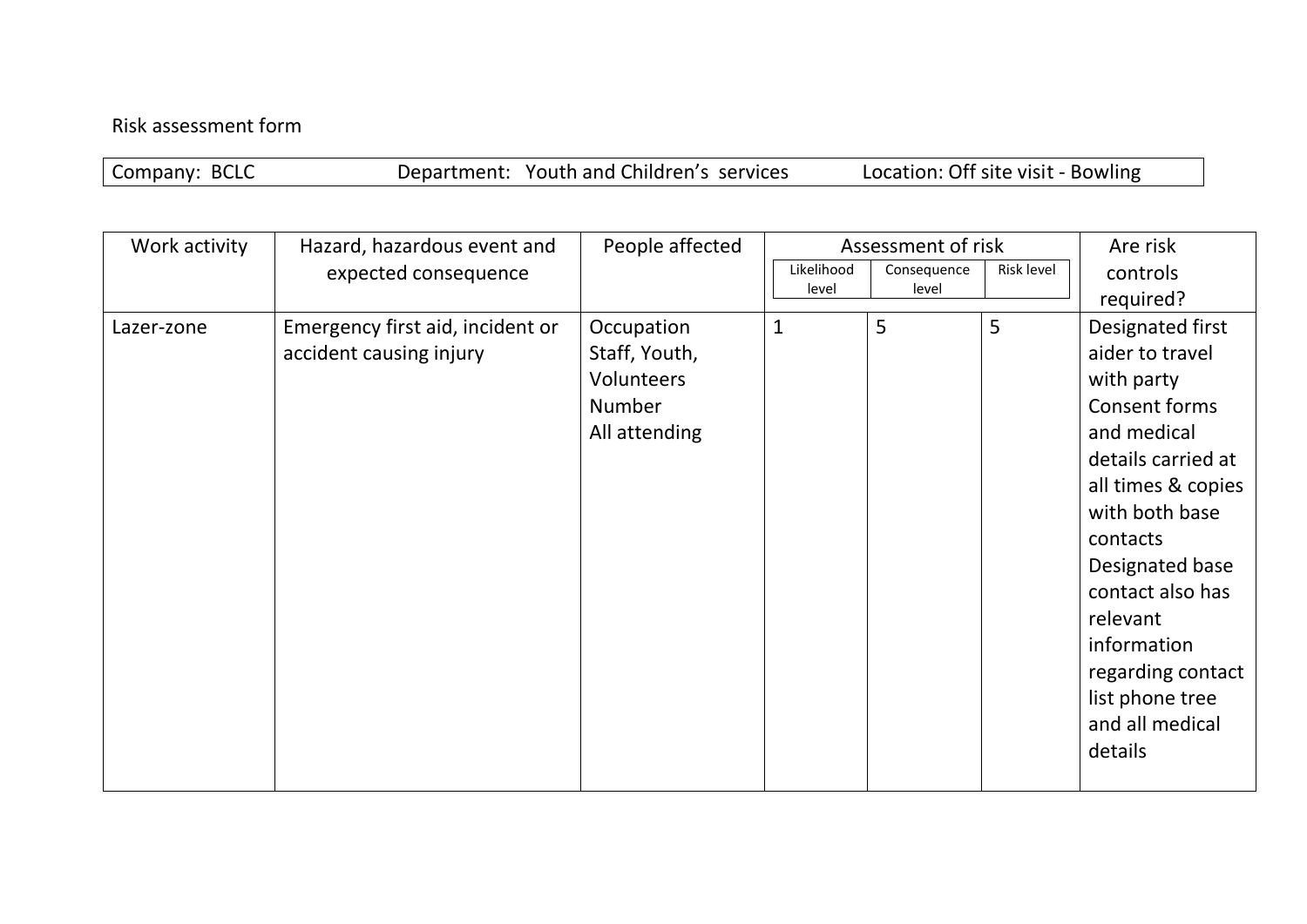|                                  |               |                | $\overline{3}$ | 6 |                           |
|----------------------------------|---------------|----------------|----------------|---|---------------------------|
| Members of the Public talking to | Occupation    | $\mathbf{1}$   |                |   | Good supervision          |
| YP and causing distress to young | Staff, Youth, |                |                |   | at all times.             |
| person                           | Volunteers    |                |                |   | YP to seek the            |
|                                  | Number        |                |                |   | company of a              |
|                                  | All attending |                |                |   | known adult               |
|                                  |               |                |                |   | should they be            |
|                                  |               |                |                |   | approached                |
| Players running, dodging         | Occupation    | $\overline{2}$ | 3              | 6 | Health and safety         |
| and jumping and getting          | Staff, Youth, |                |                |   | talk given to YP          |
| injured in the process           | Volunteers    |                |                |   | before activity-          |
|                                  | Number        |                |                |   | running etc               |
|                                  | All attending |                |                |   | <b>Clear instructions</b> |
|                                  |               |                |                |   | given about the           |
|                                  |               |                |                |   | hazards/risks of          |
|                                  |               |                |                |   | equipment                 |
|                                  |               |                |                |   | <b>Clear instructions</b> |
|                                  |               |                |                |   | as to respect of          |
|                                  |               |                |                |   | other people              |
| Walking to and from car park     | Occupation    | $\mathbf{1}$   | 5              | 5 | Good supervision          |
| the bus and getting lost of      | Staff, Youth, |                |                |   | at all times.             |
| knocked down by traffic          | Volunteers    |                |                |   | <b>Stress</b>             |
|                                  | Number        |                |                |   | importance of             |
|                                  | All attending |                |                |   | staying together          |
|                                  |               |                |                |   | With 1 leader at          |
|                                  |               |                |                |   | front, 1 in the           |
|                                  |               |                |                |   | middle and 1 at           |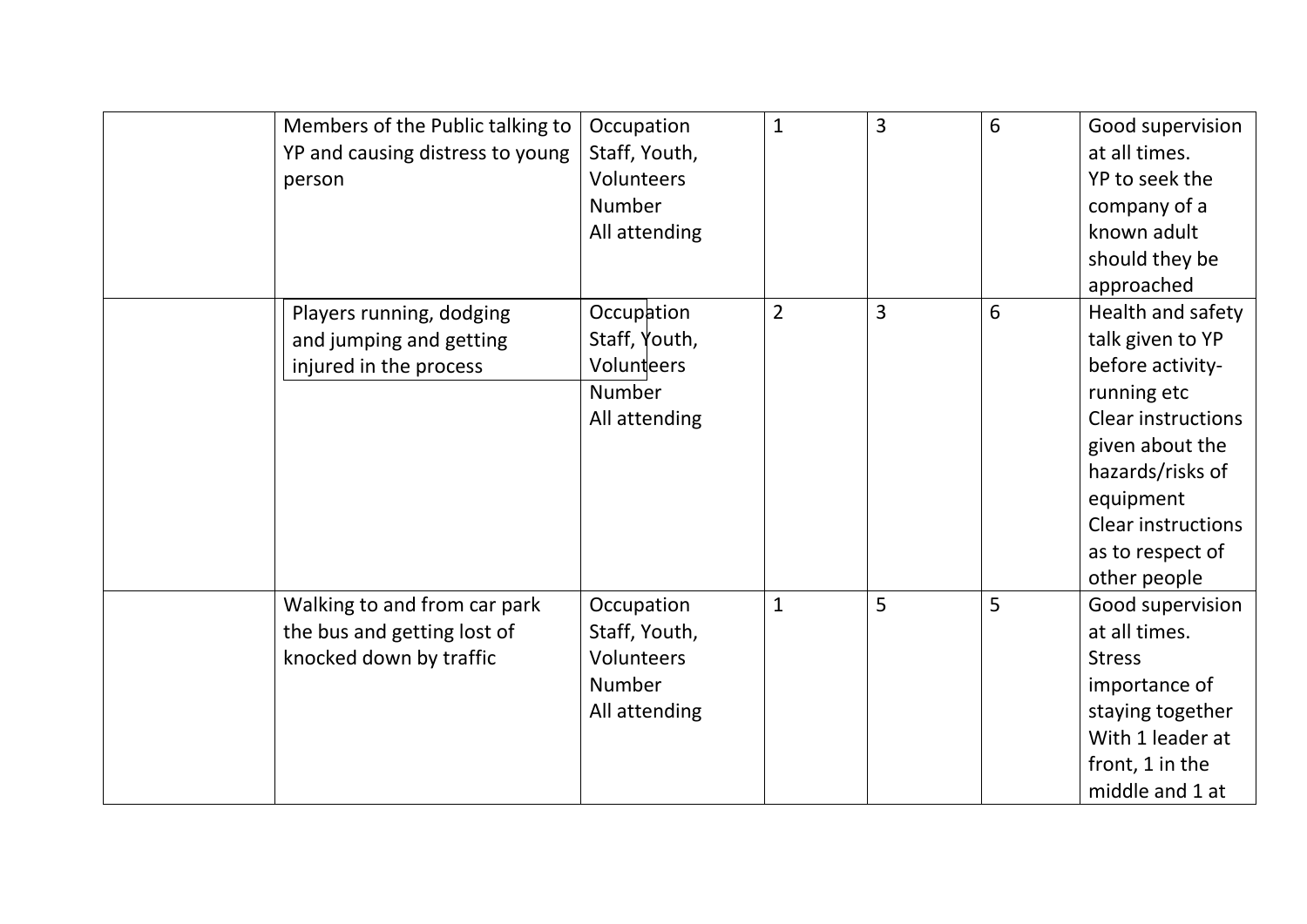|                                                                                                    |                                                                      |                |                |                | the back as we<br>walk from the<br>bus to lazer-zone<br>and from bclc to<br>the car park.                                                                                                                                |
|----------------------------------------------------------------------------------------------------|----------------------------------------------------------------------|----------------|----------------|----------------|--------------------------------------------------------------------------------------------------------------------------------------------------------------------------------------------------------------------------|
| Behaviour of staff and young<br>people                                                             | Occupation<br>Staff, Youth,<br>Volunteers<br>Number<br>All attending | $\overline{3}$ | 3              | 9              | Good supervision<br>at all times.<br><b>Clear instructions</b><br>as to<br>expectations of<br>behaviour and<br>responsibilities to<br>one another and<br>to members of<br>the public. i.e. a<br>clear code of<br>conduct |
| Being in lazer-zone someone<br>could get lost or leave the<br>premises causing them to get<br>lost | Young people                                                         | $\mathbf{1}$   | $\overline{4}$ | $\overline{4}$ | Everyone is<br>shown where the<br>leaders will be at<br>all times. At least<br>1 leader will be at<br>this place at all<br>times which will<br>preferably be<br>near the exit.                                           |